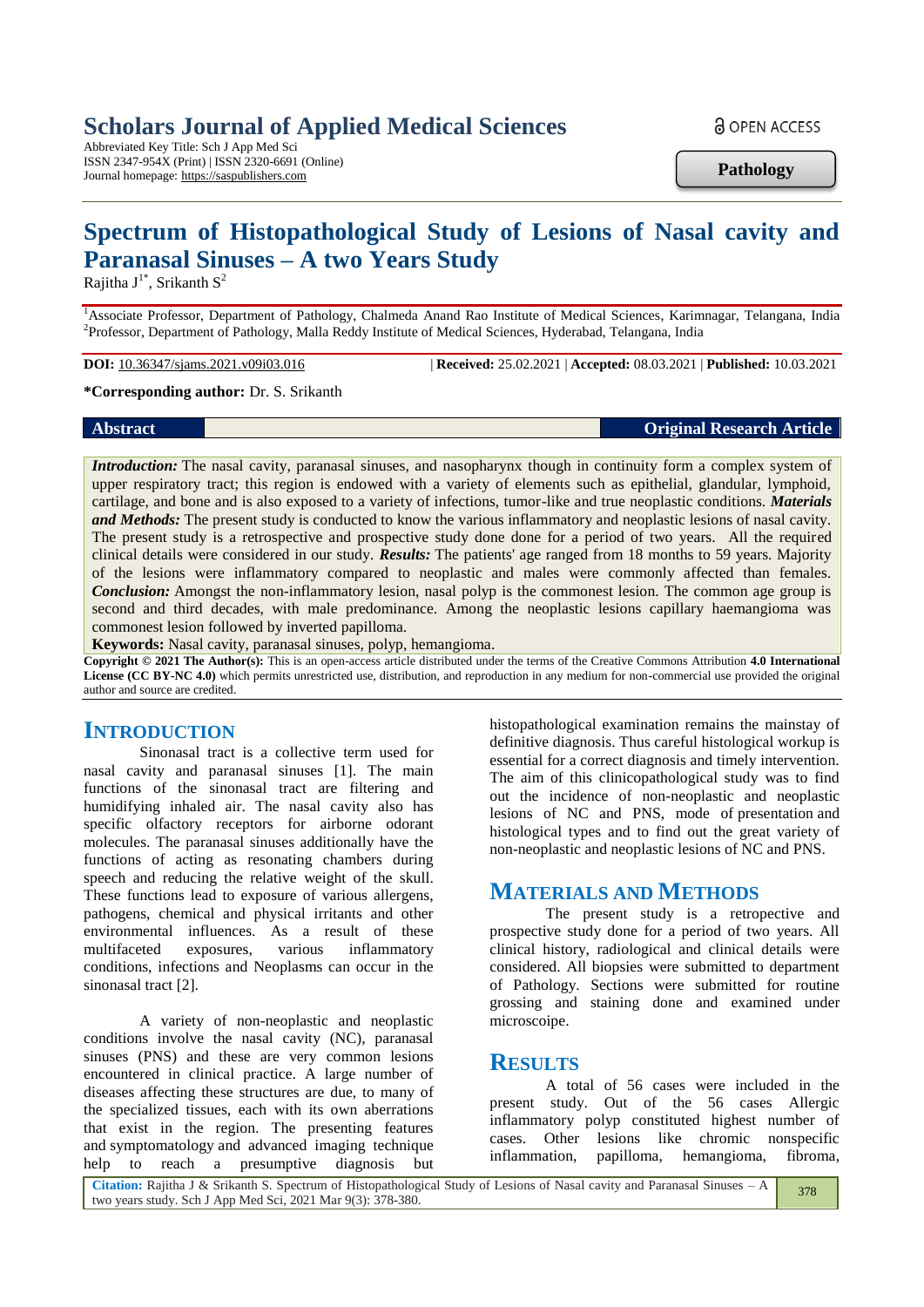### **DISCUSSION**

The nose is the most prominent part of the face with substantial aesthetic and functional significance. It is one of the few organs of body invested with an aura of emotional and cultural importance. Anatomical location of the nose and it passage have been regarded as the direct avenue to the brain, man's source of intelligence and spirituality.

Prevalence of sinonasal masses in the general population is 1 to 4% [3]. A careful clinical workup including symptomatology, radiological investigations and endoscopy helps to determine a differential diagnosis but histopathology provides the final diagnosis [4]. Thus histopathological examination is essential for timely diagnosis and intervention [5].

The most common symptom at presentation was unilateral nasal obstruction while an initial clinical diagnosis of chronic sinusitis was made in nearly one third of cases. Unilateral or bilateral nasal obstruction, blood-tinged nasal discharge, anosmia, diplopia, facial numbness, and facial swellings were the clinical features that favored a malignant sinonasal tumor. The maxillary sinus was the most common site of involvement in all lesions. CT and MRI scans were utilized to delineate tumor extent and bone destruction. Management was based on the anatomical site of origin and its extent, and histopathologic diagnosis. Even benign tumors had a tendency for local recurrence and bone destruction.

Nasal polyps are the most common benign tumors of the nasal cavity, as was seen in our study. They result from chronic inflammation, allergens, pollutants, infectious agents, chronic inflammation, and cystic fibrosis. There is no particular age or sex predilection [6, 7]. In our study, males were slightly more affected. For imaging, coronal sinus CT and endoscopy were used and for treatment NSAIDs, corticosteroids, and endoscopy-guided polypectomy.

Nasal polyps result from chronic inflammation of the nasal and sinus mucous membranes and are the most common tumours of the nasal cavity. Their exact pathogenesis is not known, however a strong association with allergy, infection, asthma and aspirin sensitivity has been implicated. We found 71.4% of the sinonasal masses to be non-neoplastic. Such a high proportion of non-neoplastic lesions have been reported in previous studies. Nasal polyp was the most common non-neoplastic mass and was similarly documented by those authors. True nasal polyps are subdivided into allergic nasal polyps, showing abundant eosinophils in the stroma in addition to inflammatory cells, whereas in

the other type viz. inflammatory nasal polyps, there is a paucity of eosinophils. Ethmoidal and antrochoanal polyps are generally allergic and inflammatory in nature, respectively.

Peak incidence of sinonasal polyps was noted in the third decade. Similar findings were observed by Khan et al. and Kulkarni et al. who reported a peak incidence in second and third decade of life. Microscopically, the epithelial lining is ciliated pseudostratified columnar, with stromal infiltrate comprising of eosinophils, lymphocytes and neutrophils.

Papillomas and inverted papillomas tend to be multicentric in up to 30% of cases and 5–20% of cases undergo malignant transformation. Hemangiomas are benign neoplasms of vascular origin with a marked male preponderance (approximately 6:1). Most cases in our study were capillary hemangiomas with almost no sex predilection.

Histopathological examination is conclusive in diagnosing the polypoid lesions, describing both aetiology and cellular details. It is the only means of determining the nature of the disease, i.e. inflammatory or neoplastic. Radiological investigations may also help in understanding the type of pathology, extension of lesion and associated sinus pathology. Most of nonneoplastic and benign neoplastic nasal masses require surgical excision, while malignant neoplastic nasal masses require wide surgical excision, radiotherapy or chemotherapy either alone or in combination. Regular follow-up is necessary for early detection of recurrence or metastases. The outcome for malignant lesions is relatively poor and associated with late diagnosis, difficult surgical anatomy and a lack of effective adjuvant modalities of treatment. Topically applied corticosteroids have a favourable effect on symptoms. However, corticosteroids are only helpful in allergic conditions. FESS was the most commonly used surgical intervention (44.6%) followed by excision of the mass (25.0%). Polypectomy and Caldwell-Luc procedure for nasal polyposis are certainly associated with a risk of recurrence. FESS offers a definite advantage over other procedures and is now the preferred modality. Complete surgical resection followed by adjuvant radiotherapy is an effective and safe approach in the treatment of sinonasal cancer and associated with better survival. However, radiotherapy was the only mode of treatment offered to patients in our clinic.

Olfactory neuroblastoma is a rare malignant tumor believed to originate in olfactory cells most commonly presented as unilateral polypoid nasal masses often causing nasal obstruction and epistaxis. The olfactory cells, located in the upper rear of the inside of the nose, are responsible for the sense of smell. It has a predilection for invading surrounding regions, such as the paranasal sinuses, orbits skull base

© 2021 Scholars Journal of Applied Medical Sciences | Published by SAS Publishers, India 379